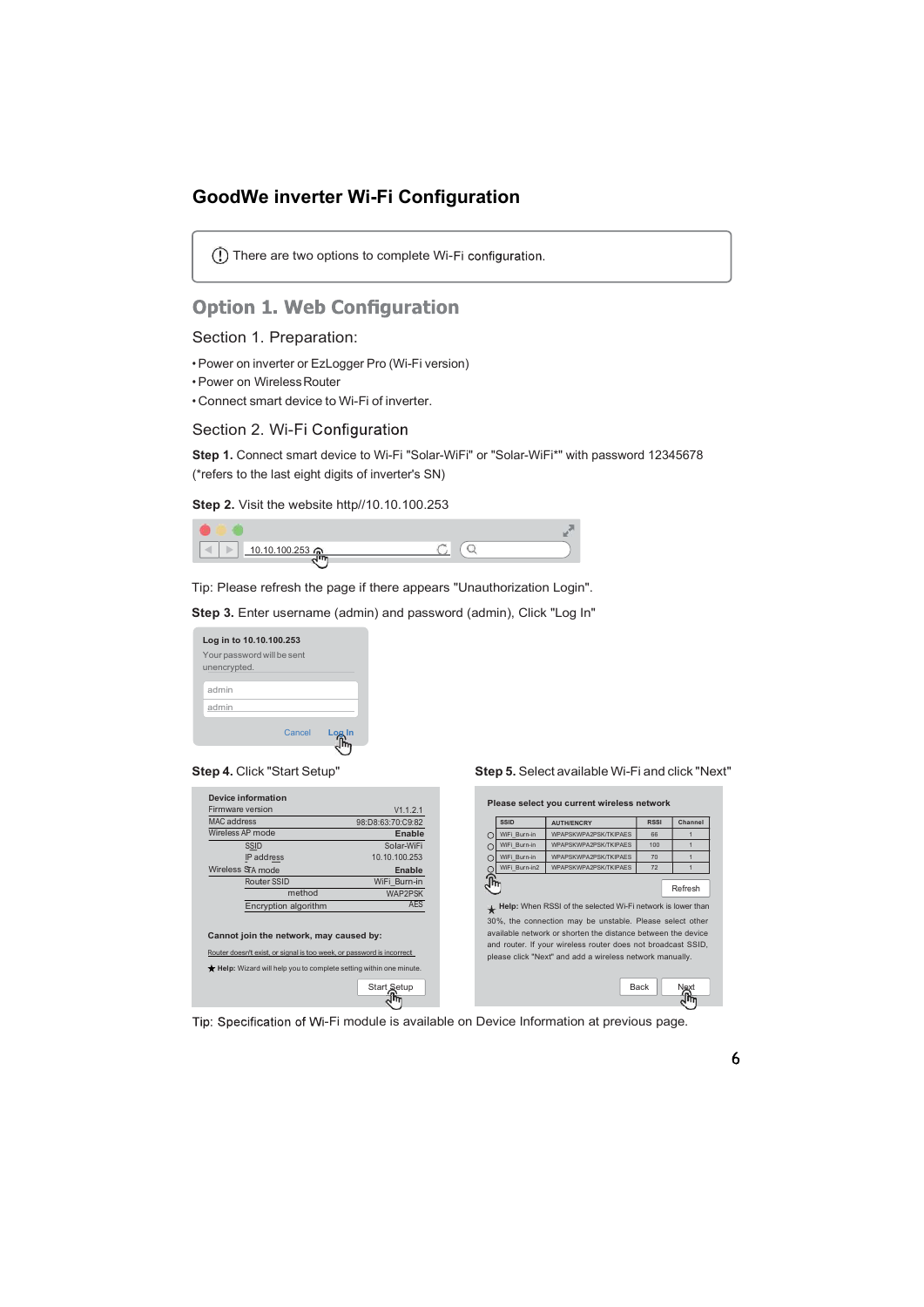Step 6. Enter the password accordingly and click "Next".

п

# П

Step 7. Click "Complete" to confirm

| Add wireless network manually                                                                                                                       | Save success!                                                      |
|-----------------------------------------------------------------------------------------------------------------------------------------------------|--------------------------------------------------------------------|
| Network name (SSID)<br>Network name                                                                                                                 | The current configuration will take effect after                   |
| Encryption method<br>WPA2-PSK                                                                                                                       | restart.                                                           |
| Encryption algorithm<br>AES                                                                                                                         | If you still neet to configure the other pages of                  |
| Please enter the wireless network passwork:                                                                                                         | information, please go to complete your required<br>configuration. |
| Passwork<br>------ ---- -                                                                                                                           | Configuration is completed, you can to the                         |
| show psk                                                                                                                                            | Management page, Click on the restart "OK" button.                 |
| *Note: Case sensitive for SSID and password.<br>Please make sure all parameters of wireless network are<br>matched with router, including password. | Confirm tocomplete?                                                |
| Back<br>Next<br>्ति<br>ज                                                                                                                            | Back<br>Complete<br>$\sqrt{2}$                                     |
|                                                                                                                                                     |                                                                    |

Tip: Please make sure there is no unacceptable character in the password otherwise, it may cause unsuccessful Wi-Fi configuration.

### Section 3. More Information

| Wizard                | <b>Access point setting</b>                                       |                    | The network name (SSID) and password<br>of Wi-Fi module can be modified in |
|-----------------------|-------------------------------------------------------------------|--------------------|----------------------------------------------------------------------------|
| Advanced <sub>∩</sub> | Network name (SSID)                                               | Networkname        | advanced setting. You may give different                                   |
| Management            | Encryption mod                                                    | WPA/WPA2-PSK       | names to the devices to differentiate.                                     |
|                       | Encryption algorithm                                              | <b>AFS</b>         | It is strongly recommended that<br>(!)                                     |
|                       | Password (8 to 63 characters)                                     | Input new password | you change the password of your<br>"Solar-WiFi*" before or after the       |
|                       | *Note: config the device's parameter under the access point mode. |                    | installation. The manufacturer will                                        |
|                       | <b>DHCP setting for STA</b>                                       | Save<br>am         | NOT be responsible for any of the<br>privacy information leakage caused    |
|                       | <b>IPDHCP Mode</b>                                                | DHCP               | by using the default password of<br>"Solar-WiFi*".                         |
|                       | IP address                                                        | 192,168,204,149    |                                                                            |
|                       | Subnet mask                                                       | 255,255,255.0      |                                                                            |
|                       | Gateway address                                                   | 192.168.204.254    |                                                                            |
|                       | DNS server address                                                | 80,59,16.0         |                                                                            |
|                       | *Note: After changing the setting, the device must be restarted.  |                    |                                                                            |
|                       |                                                                   | Save               |                                                                            |

The network name (SSID) and password of Wi-Fi module can be modified in advanced setting. You may give different names to the devices to differentiate.

### **Option 2. App Configuration**

### Section 1. Preparation

- Power on inverter or EzLogger Pro (Wi-Fi version)
- Power on Wireless Router
- Download and install the latest app SEMS Portal
- The app is subject to upgrade without notification and you can always refer to the latest instruction at http://en.goodwe.com/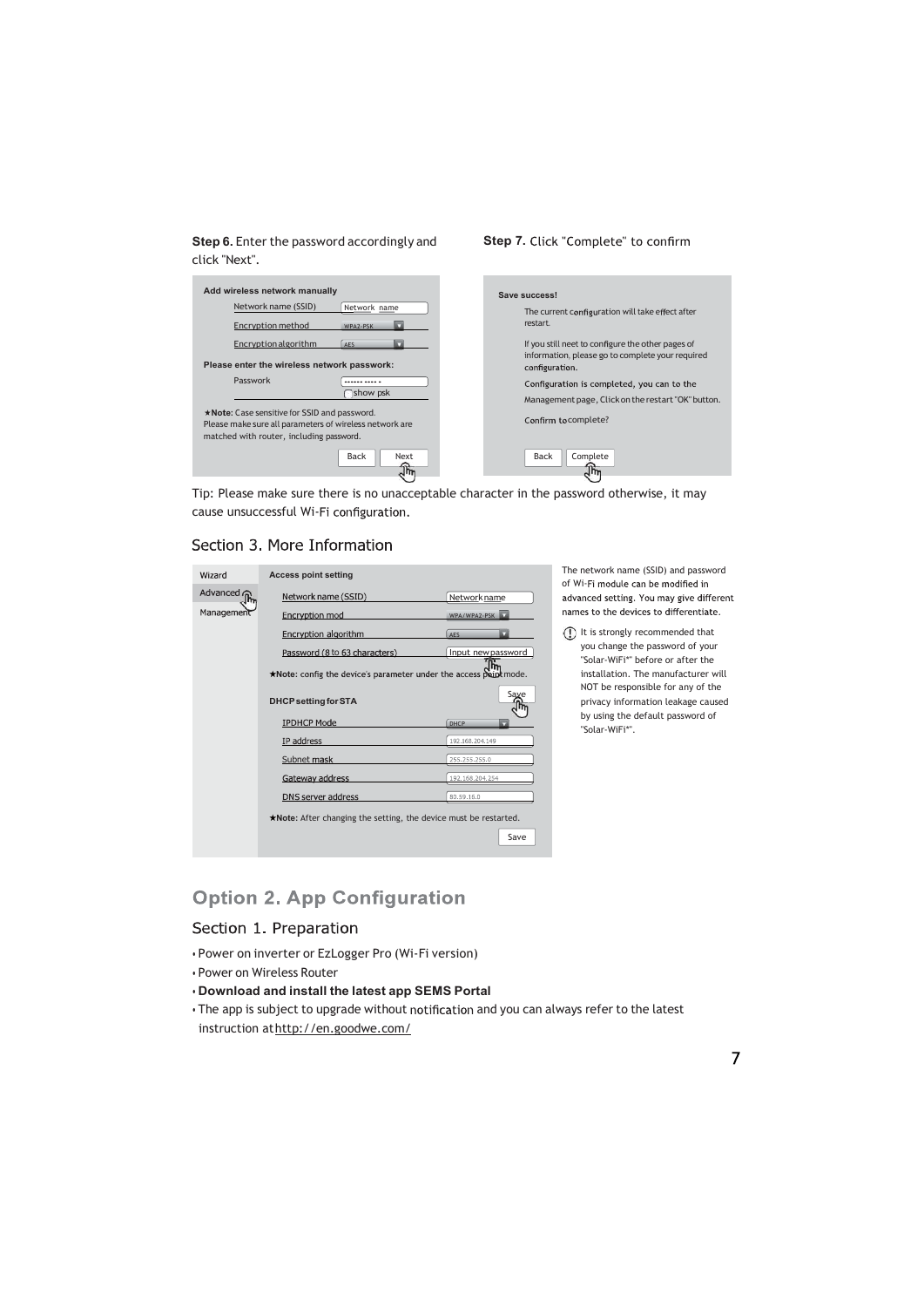### Section 2. Wi-Fi Configuration

Step 1. Click "Wi-Fi Configuration" at login page or click Wi-Fi icon at homepage.

Step 2. Make sure inverter is power on and then click "Next".

Step 3. Click "Go into WLAN setting interface".

Step 4. Connect smart device to Wi-Fi "Solar-WiFi" or "Solar-WiFi\*" with password 12345678 (\*refers to the last eight digits of inverter's SN)









| <u>) 3</u>                                                                                                                  | Step 4                                                | Step <sub>5</sub>                                                                                                                                     |
|-----------------------------------------------------------------------------------------------------------------------------|-------------------------------------------------------|-------------------------------------------------------------------------------------------------------------------------------------------------------|
| ⊘<br>Wi-Fi Configuration                                                                                                    | Wi-Fi<br>$\leq$ Settings                              | $\overline{\phantom{0}}$<br>Wi-Fi Configuration                                                                                                       |
| ase open WLAN, connect to Solar-WiFi*<br>(* is the last 8 digits of the device serial<br>number, the passoword is 12345678) | Wi-Fi<br>Solar-WiFi187W0001<br>$\checkmark$           | Please open WLAN, connect to S<br>(* is the last 8 digits of the device :<br>$\bullet \, \widehat{\mathbb{R}}$<br>Œ<br>number, the passoword is 12345 |
| <b>MARK</b> CALL<br>621 PM<br>$\frac{1}{2}$<br>Wi-Fi<br>Wi-Fi<br>MA 25                                                      | CHOOSE A NETWORK<br>Solar-WiFi*<br>Blackmore-zhouji-1 | <b>MARK</b> CACC<br>$\frac{1}{2}$<br>421797<br>∎ ⊜<br>Œ<br>W-R<br>Wi-Fi<br>$\blacksquare$<br>$\bullet$                                                |
| .90<br>Solar Wifith www.<br>PANYAR IS SERVICE<br><b>SHOOSE A NETWOR</b><br>Blackartice-zhouti-1                             | Blackmore-zhouji-2<br><b>MINDSTEC</b>                 | 490<br>Solar-WiFithcon<br>$\bullet$<br>π<br><b>DISOR A NITWORK</b><br><b><i>SHOOSE ANETWOR</i></b><br>Blackefore-zhouti-1<br>$\Box$<br>Œ              |
| Blackmore-zhouti-2<br><b>MINDSTEE</b><br>QNQYJSH<br>sympower_guest                                                          | QNQYJSH<br>synpower_guest                             | Blackmore-zhouti-2<br><b>MINDSTEC</b><br>$\blacksquare$<br>QNQYJSH<br>syrpower_guest<br>$\bullet$ $\circledcirc$                                      |
| To-LINK-DOC1<br>To-LINK-DOC2<br>Go into WLAN setting interface                                                              | Tp-LINK-DOC1                                          | To-LINK-DOC1<br>To-LINK-DOC2<br>$\blacksquare$<br>Go into WLAN setting inte                                                                           |
|                                                                                                                             | Tp-LINK-DOC2<br>Tp-LINK-DOC3                          | $4 \nabla$<br>$\Box$<br><b>Next</b><br>Œ                                                                                                              |
| Can't enter the next step? Click me                                                                                         | Tp-LINK-DOC4                                          | $\bullet$<br>Œ<br>Can't enter the pext tep? Cli                                                                                                       |

#### $\langle$  $\begin{array}{c} \text{MINDSTE} \end{array}$   $\begin{array}{c} \text{MINDSTE} \end{array}$ Tp-LINK-DOC1  $\bullet \circledast \circledast$ <br>
Tp-LINK-DOC2  $\bullet \circledast \circledast$ <br>
Tp-LINK-DOC3  $\bullet \circledast \circledast$  Next<br>
Tp-LINK-DOC4  $\bullet \circledast \circledast$  $\begin{array}{|c|c|c|c|}\n\hline\n\textbf{Wi-Fi} & \textbf{Step 5} \\
\hline\n\end{array}\n\quad\n\begin{array}{|c|c|c|}\n\hline\n\textbf{Step 4} & \textbf{Step 5} \\
\hline\n\end{array}\n\quad\n\begin{array}{|c|c|c|}\n\hline\n\textbf{Step 4} & \textbf{Step 5} \\
\hline\n\end{array}\n\quad\n\begin{array}{|c|c|c|}\n\hline\n\textbf{Step 5} & \textbf{Step 6} \\
\hline\n\end{array}\n\quad\n\begin{array}{|c|c|c|c|}\n\hline\n\$ Blackmore-zhouji-1 MINDSTEC<br>ΟΝΩΥΣΗΝ<br>ΟΝΩΥΣΗΝ synpower\_guest<br>Tp-LINK-DOC1 Tp-LINK-DOC2 Go into WLAN setting interface Next Can't enter the **Next step?** Click me CHOOSE A NETWORK CHOOSE A NETWORK A CHOOSE A METAL CHOOSE A METAL CHOOSE A METAL CHOOSE A METAL CHOOSE A METAL CHOOSE A METAL CHOOSE A METAL CHOOSE A METAL CHOOSE A METAL CHOOSE A METAL CHOOSE A METAL CHOOSE A METAL CHOOSE A METAL CHOOSE A **STERWISH AND STERN ASSESSMENT AND RESIDENCE AND RELEASED FOR STERN AND STERN ASSESSMENT AND RELEASED FOR STERN AND STERN ASSESSMENT AND RELEASED FOR STERN AND RELEASED FOR STERN AND RELEASED FOR STERN AND RELEASED FOR STE** date with the contract of the contract of the contract of the contract of the contract of the contract of the contract of the contract of the contract of the contract of the contract of the contract of the contract of the -W or and the contract of the contract of the contract of the contract of the contract of the contract of the contract of the contract of the contract of the contract of the contract of the contract of the contract of the con  $\frac{1}{2}$  is the contract of  $\frac{1}{2}$  in the contract of  $\frac{1}{2}$  is the contract of  $\frac{1}{2}$  is the contract of  $\frac{1}{2}$  is the contract of  $\frac{1}{2}$  is the contract of  $\frac{1}{2}$  is the contract of  $\frac{1}{2}$  is the c  $\begin{array}{ccc} \text{Weyl} & \text{Weyl} \ \text{Weyl} & \text{Weyl} \ \text{Weyl} & \text{Weyl} \ \text{Weyl} & \text{Weyl} \ \text{Weyl} & \text{Weyl} \ \text{Weyl} & \text{Weyl} \ \text{Weyl} & \text{Weyl} \ \text{Weyl} & \text{Weyl} \ \text{Weyl} & \text{Weyl} \ \text{Weyl} & \text{Weyl} \ \text{Weyl} & \text{Weyl} \ \text{Weyl} & \text{Weyl} \ \text{Weyl} & \text{Weyl} \ \text{Wey$ i CMCC 4:21 PM 100%  $W - F$ Wi-Fi i *i* in the set of the set of the set of the set of the set of the set of the set of the set of the set of the set of the set of the set of the set of the set of the set of the set of the set of the set of the set of the Please open WLAN connect to Solar-WiFi<br>
("is the last 8 digits of the device serial<br>
number, the passewords 12345678)<br>  $\overbrace{\hspace{2cm}}$ (\* is the last 8 digits of the device serial<br>number, the passoword is 12345678) evice serial<br>|2345678)<br>|-3ic 5<sup>s</sup> erial<br>178) — Indonésia de la contradición de la contradición de la contradición de la contradición de la contradició<br>178) — Indonésia de la contradición de la contradición de la contradición de la contradición de la contra rial<br>18) — Indian State (1892)<br>18) — Indian State (1892)  $\Box$ **Wi-Fi Configuration**  $\bigotimes$ <br>
pen WLAN, connect to Solar-WiFi<sup>\*</sup><br>
the last 8 digits of the device serial